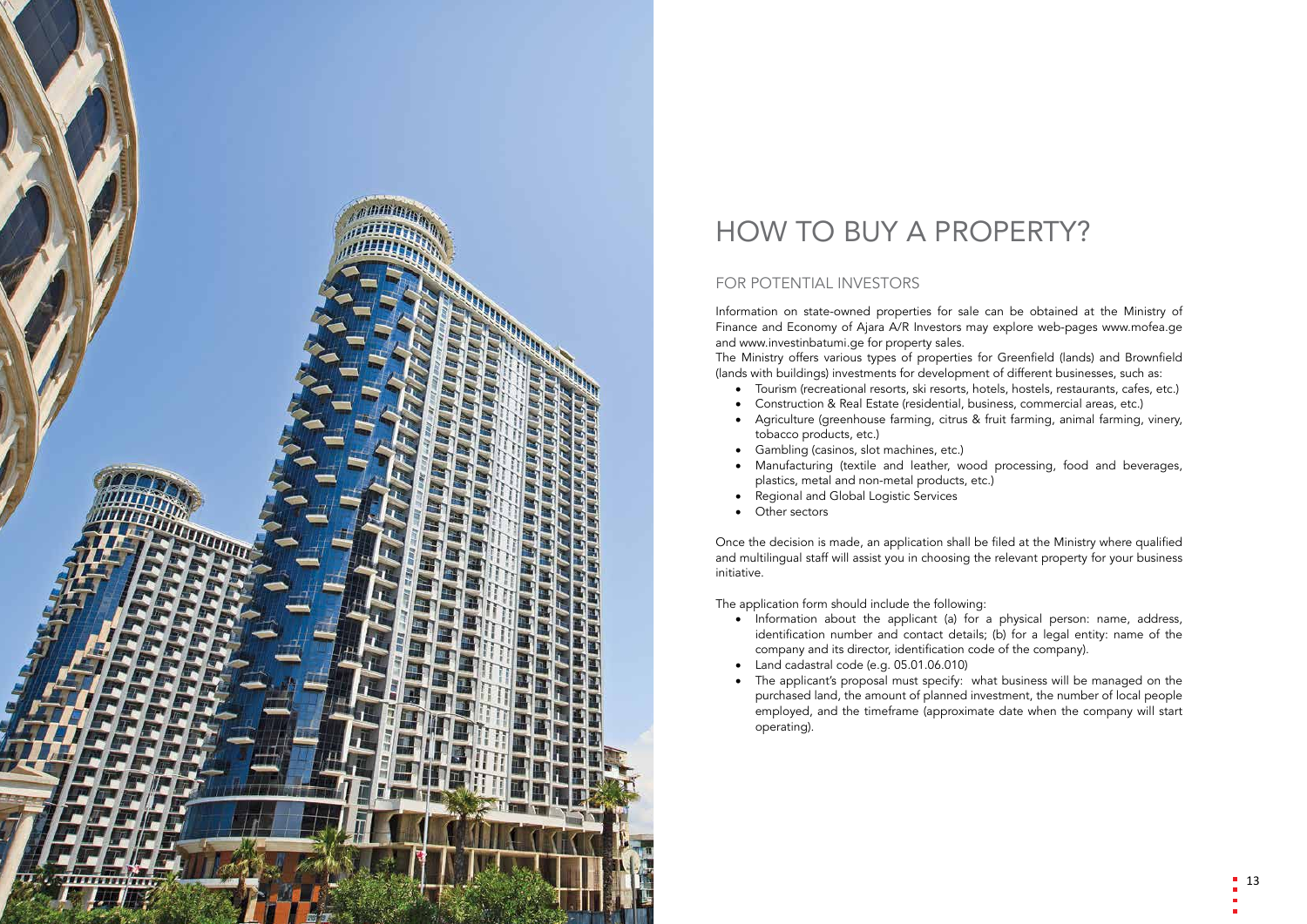

## WHO CAN APPLY AND HOW LONG DOES IT TAKE TO PURCHASE A STATE-OWNED PROPERTY?

N.B. Any interested party can apply to buy a state-owned property in Ajara. There is no distinction between a Georgian citizen and a foreign country citizen. An overseas investor goes through the same procedures as a Georgian citizen when buying a stateowned property in Ajara.

- • Auction
- Direct Selling
- Direct Selling on the basis of competitive bidding

### PROCEDURES FOR SALE SET BY THE MINISTRY

The Georgian Law on State Property Privatization lists 3 forms of privatization:

A buyer of the property may be a Georgian or a foreign citizen or a legal person or association of persons, whose property is less than 25% ownership of to the state or local governing body. In the case of agricultural land privatization, the buyer can be a citizen of Georgia or a private legal entity registered in Georgia.

The process of property privatization, lease and transfer of the rights is implemented by the Ministry of Finance and Economy of Ajara A/R

The information about bids is published on the web page www.eauction.ge After privatization the property owner can pay price in full price or by installments. The successful applicant of the auction must pay the property price within 7 - 30 calendar days. If the condition-bound auction is announced, the payment period must not exceed 2 years. In case of privatization through the condition-free auction, the purchase agreement shall be signed within 1 month after the auction is held.

- The decision of direct sale/direct sale on basis of the competitive bidding and direct property lease/transfer of rights is made by the Chairman of the Government of Ajara A/R The purchase agreement shall be signed within 3 months after issuing the decision, and the successful applicant must pay the price within the period determined by the Chairman of the Government of Ajara A/R
- In case of direct sale a buver shall provide a bank guarantee before concluding the purchase agreement and in case of condition-based auction: within 1 month after the auction is held. The bank guarantee must be at least 5% of the investment obligations and the expiry date must exceed the period of meeting investment obligation by at

least 2 months.

• In case of property privatization/lease/ transfer of the rights the period for conducting an auction may be minimum 5 and maximum 45 calendar days.

• In case of bidding a deposit/bank guarantee must not be less than 10% of the initial privatization price. The validity of the bank guarantee must exceed the period of payment obligation by at least 15 calendar days.

• In case of privatization the ownership rights are transferred after a purchase agreement is signed and the filing with the corresponding registering authority is completed.

### PROPERTY LEASING

The property can be leased with or without terms and conditions, with or without payment, with or without bidding.

It is banned to burden the leased property with a mortgage, a collateral, a servitude, or conclude any kind of ownership agreement and issue individual administrative-legal act to replace the owner, unless otherwise stated by law.

The beneficiary (physical or legal entity) of the leased property with the payment obligation must pay the lease price and maintain the property during the lease

time.

Transferring the property to physical or legal persons with or without payment and without an auction is possible only by the decision of the Chairman of the Government of Ajara A/R

The bank guarantee/deposit must equal to the lease price of the 3month period in case of the property leasing; if the property is leased within the period of less than 6 months, 30% of initial price must be paid. The validity of the bank guarantee/ deposit must exceed the period of leasing time of at least 7 calendar days.